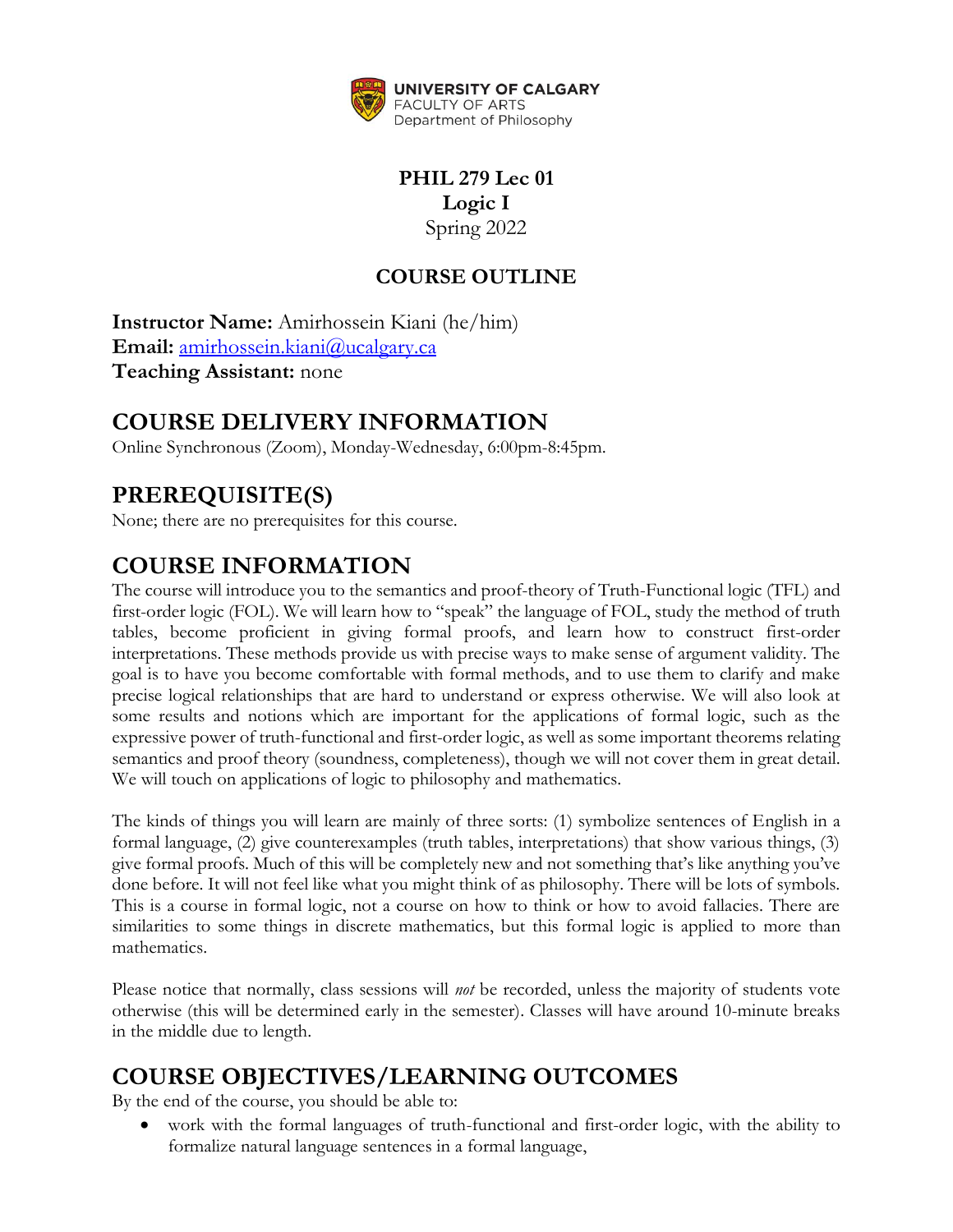- use truth tables to evaluate sentences and arguments in truth-functional logic,
- understand the basic semantic concepts such as validity, entailment and logical equivalence, when they apply and how they can be used,
- construct correct derivations in a natural deduction system for truth-functional and first-order logic, with and without identity,
- use a proof system to determine whether a sentence is a logical truth, whether an argument is valid, and whether two formal sentences are equivalent,
- construct interpretations that make first-order sentences true or false and use them to show that arguments are invalid,
- appreciate some basic metatheoretic results, such as truth-functional completeness, and soundness and completeness of a natural deduction system for truth-functional logic,
- be able to articulate clear questions, explain logical concepts, and guide others through logical problems.

# **REQUIRED/RECOMMENDED TEXTBOOKS, READINGS AND MATERIALS**

The textbook is: P.D. Magnus, et. al., forall x: Calgary. An Introduction to Formal Logic (Fall 2021 edition). **forallx.openlogicproject.org**. It is free and available on D2L in PDF, as well as in carnap. It comes in two formats, and many of the exercises in it have solutions in the accompanying solutions manual. You may also purchase a paper copy if you like.

Each lecture in the Content section on D2L will tell you which chapters of the book that section covers. The book is more of an accompaniment than a primary source. At times I might forward you more optional material on the relevant topics which go deeper than your textbook or otherwise cover neighboring material; you will not, however, be examined on the optional material.

# **HOW TO CONTACT AND ASK QUESTIONS**

- 1. There are different modules in D2L's Discussion Board for you to ask your questions. Your question about the course content (logical concepts, course outline, etc.) may already have been answered on the course discussion board (or in this outline). Check these first. If you can't the answer to your question, consider posting your question in the discussion board instead of sending me an email. I will monitor the discussion boards and attend to questions regularly.
- 2. If your inquiry is specific to your personal situation, feel free to send an email to me [\(amirhossein.kiani@ucalgary.ca\)](file:///C:/Users/mathe/AppData/Local/Temp/Temp1_Spring_and_Summer_Course_Outlines.zip/amirhossein.kiani@ucalgary.ca). Ensure that "Phil 279" occurs in the subject line of your emails about this course. Otherwise, there is a strong possibility that your message will be deleted, unread as spam or simply get lost under a pile of other emails. Please make sure your first and last names, and preferably also your UCID, are clearly included in the body of your email message.
- 3. I will do our best to reply within one business day. Please don't expect responses outside business hours or minutes after you submit them. But do consider reminding me if I didn't get back to you in 2 full business days.
- 4. You're highly encouraged to show up in the class, but that is *not* mandatory. If you do show, you'll have a chance to ask your questions first-hand and get an answer on spot, instead of going through the steps above and waiting a day or two. You can also see examples and exercises and discuss things with me and your peers; this is useful particularly because class sessions won't be recorded.
- 5. We don't have regular office hours, and your questions and concerns should be mainly addressed in the class, discussion board or through email. If you tried these channels and they didn't help, or if, say, you had a medical or other pressing personal issues that prevented you to do any of the above in due time, we can schedule a short Zoom meeting to help you get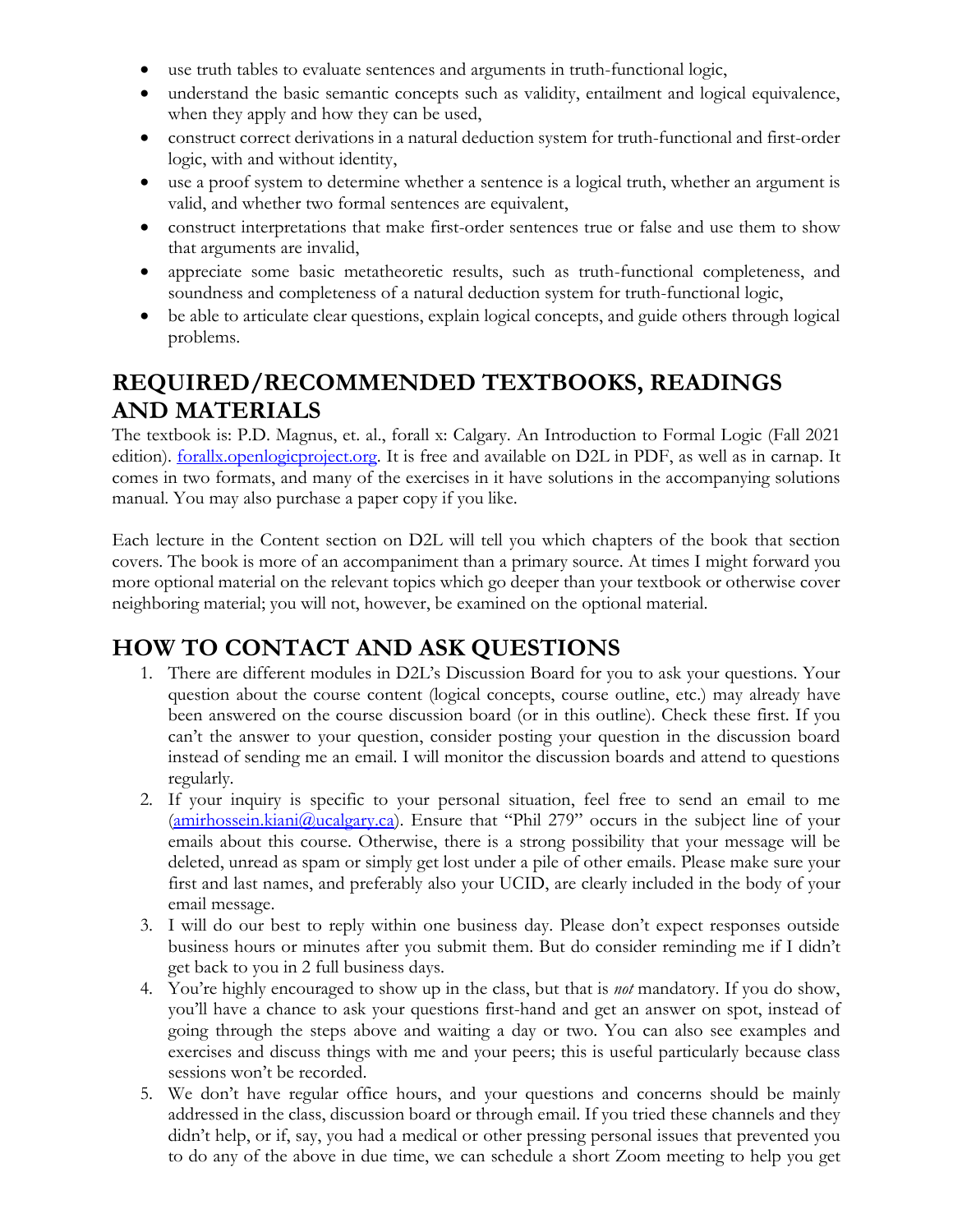back on track. Just shoot me an email and we'll schedule a time (with the same regulations for sending emails at 2). Please don't make an appointment until you've engaged with the material and tried to figure out the answer to your question yourself first, or asked your question in the discussion board or class. Zoom sessions aren't about teaching the whole class material from scratch, but to help you navigate through them if for some reason you couldn't utilize the regular channels made for it.

- 6. Feel free to call me "Amir" or "Amirhossein," or if you feel formal, "Mr. Kiani". I'm not a doctor yet, so please don't call me "Dr. Kiani" or "Prof. Kiani". I also prefer not to be called " $\operatorname{Sir}$ ".
- 7. Make sure you keep the conversations, posts and in-person meetings (class or individual) civil and respectful. Everyone from all backgrounds are welcome and equal in this class, and everyone should feel welcome and comfortable in asking questions, engaging with discussions and working towards their desirable results in the course.

## **COURSE ASSESSMENT ASSESSMENT COMPONENTS**

The aim of this course is for you to become proficient in the learning objectives listed below. Your success in this will be assessed by the number of activities (problem sets, quizzes, and timed problems) you complete successfully, and your performance in each of them. Each activity has a minimum level of performance that counts as "complete  $(\checkmark)$ ." Completing an activity roughly corresponds to earning at least a B on that activity. Problem sets and quizzes have a higher level of performance that earns you a "complete+  $(\sqrt{+})$ ." Completing a quiz or problem set at this level roughly corresponds to an A (see below for details).

#### **Problem sets**

You must score 70% on a problem set for it to count as complete. If you score at least 90%, you earn a "complete+." (You can check your answers before submitting.)

### **Quizzes**

A quiz counts as complete if you score at least 70% on it, and complete+ if you score at least 90%. (You have four attempts at each quiz, and although the questions you get each time are randomized, they are of equivalent difficulty.)

### **Timed problems**

Each week there will be timed problems to complete. These problems will be timed (usually 30-60 minutes, but more if deemed needed), but they will be available to complete up until their deadlines are due. (You can check your answers before submitting.)

Overall, there are 12 sets of three assignments (PS, Q and TP) prepared for the 6 weeks of the class, and you'll be assessed through your engagement with these 12 sets. See the section Course Evaluation and Grading Scheme to see how exactly you'll be graded. See the course schedule (on D2L) to see what assignments you'll be doing on a specific week, the deadlines, etc.

**Remember:** you get immediate feedback on all your activities, so you will know right away whether you have completed it, or your grade after submission. On the quizzes you will not see which questions you got wrong: part of the learning experience is figuring that out. On the carnap.io activities, you can check that your answers are correct before submitting them. Overall, you can take your time and learn from your mistakes.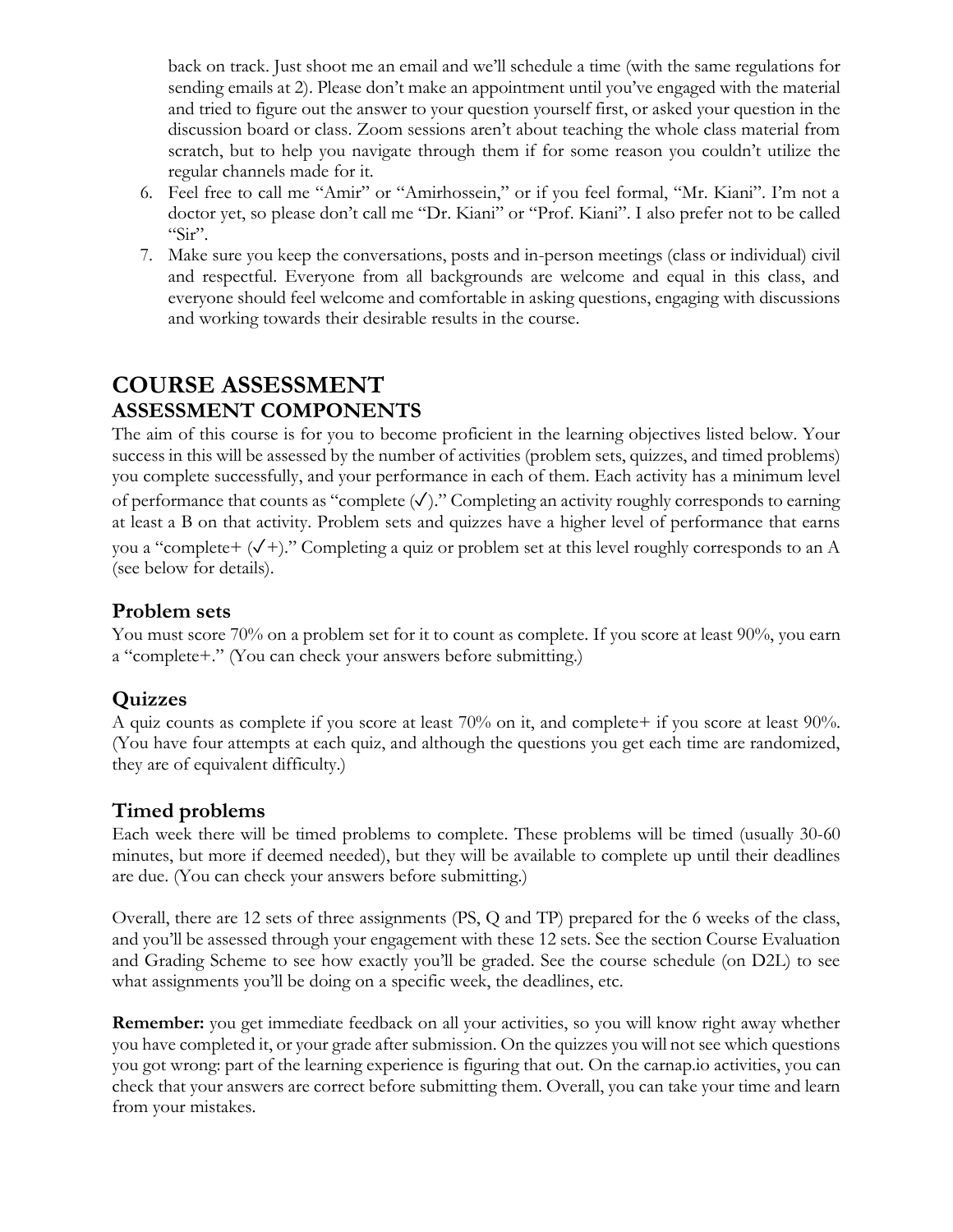### **Collaboration**

In addition to the learning outcomes, an objective of the course is the development of collaborative study habits. You should become able to ask clear questions about the course material and problem sets in class and on the discussion board, to explain topics to and answer questions of your peers, and to work with others in small groups during class time. You will *not* be formally assessed on this learning outcome.

## **CLASS SCHEDULE AND DEADLINES**

The first session of the two sessions in each week will cover the material outlined in the course schedule; you'll then be given one week to do the quiz, problem set and timed problem of the relevant material covered in that week (some weeks you get more times due to the load of assignments – see the course schedule for exact deadlines). The second session will consist of me going through examples and exercises with you, and/or you asking questions and discussing things with me and with one another.

**For example**: in the first session of the second week, Monday (May 9), I'll teach you the material on Symbolization and Semantics in TFL (lectures 2 and 3). You will then be given a whole week, that is until the next Sunday midnight (May 15, at 11:59pm), to do your assignments covering the relevant material. In the second session of the second week, Wednesday (May 11), we go through examples and exercises related to the material taught in the first session.

## **REDOING PREVIOUS ASSIGNMENTS**

In four out of the six weeks of the class, each time you will be given a chance to resubmit *two* assignment, *any* assignment they may be, from the weeks before (see the course schedule to see which weeks qualify) until the deadline for the present week's assignments is due. In order to do this, you'll put your name in a spreadsheet that will be provided to you, and specify what assignments from the previous weeks you'd like to redo. I will then give you access to it (or a variant of it), no question asked, and you may resubmit it by the designated deadline. This is essentially a chance for you to shoot for higher-tier marks in this course, in case you had other pressing obligations, personal issues or just like high grades. At the end of the semester, only your highest performance in each assignment counts towards your final grade.

**For example:** suppose we're at week 3 and you didn't perform well on Problem Set 2, Quiz 1 and Timed Problem 1. On Monday of week 3, and submitting your name in the spreadsheet that will be provided to you, you'll be given a chance to re-do any (but at most two) of these three until next Monday when your week-3 assignments are due.

**Caution:** It is highly encouraged that you try your best in your first attempts on the assignments and engage with each assignment in its original deadline because most material in the later weeks somehow build on the ones from earlier weeks. If you push all the assignments to later weeks in the hope that you'll get them done all together, that will likely cause you lots of stress and make things harder because at that point you may not have a good understanding of the earlier material due to not having practiced; and yet not much time is left.

### **A REGULAER WEEK OF THE CLASS**

Here's the ideal way of proceeding in the class.

- 1. Before Monday (which is the teaching session of the relevant week), take a look at the book chapters specified in the course schedule and, if any, the optional material posted on D2L.
- 2. Attend the class. (Remember: this is not mandatory but highly encouraged.)
- 3. Work and practice on the problems of the week by the deadline, e.g., next Monday. (Remember: for four out of six week you'll get to redo things from the previous weeks, but it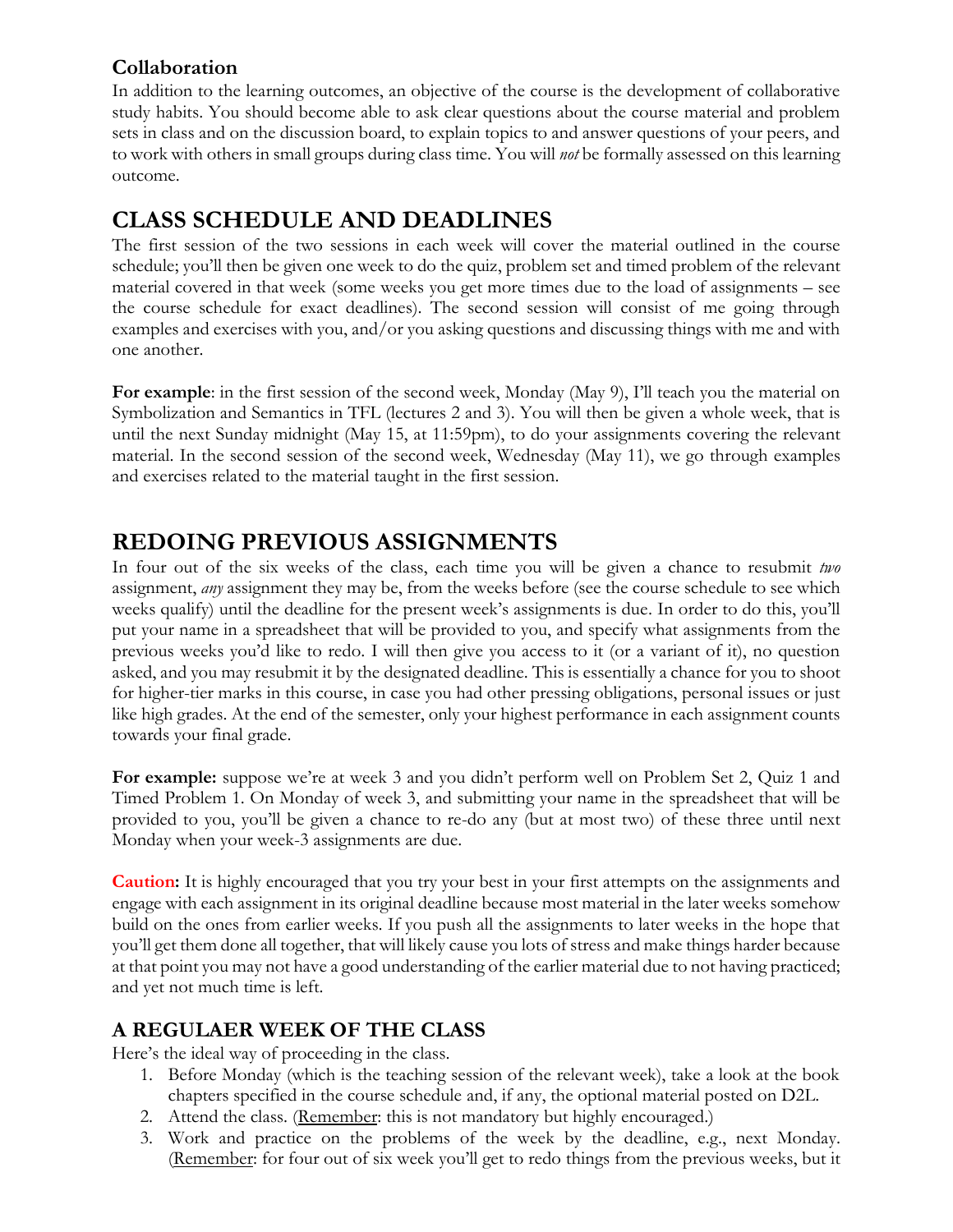is highly encouraged that you engage with each week's assignments on time to avoid accumulating many of them for the end of the semester and the stress resulting from it.)

- 4. Ask and answer questions on the D2L discussion board. (Remember: there is no official scheme to count your activity towards your final grade.)
- 5. If (4) doesn't work or your issue is personal, shoot me an email [\(amirhossein.kiani@ucalgary.ca\)](file:///C:/Users/mathe/AppData/Local/Temp/Temp1_Spring_and_Summer_Course_Outlines.zip/amirhossein.kiani@ucalgary.ca).

## **COURSE EVALUATION AND GRADING SCHEME**

Instead of earning point scores on each, and then determining your final grade based on some frankly arbitrary system of weights, averages, and cutoffs, your final grade will be determined on the basis of how many activities you complete and your best performance on them.

This mapping of performance on activities to letter grades is more complicated than a points system with percentage cutoffs, but it captures more accurately how much you've shown to have learned in the course. The following table lists how many activities of each type you have to complete in order to earn a given grade. "Total" is the overall minimal number of activities you must complete for that grade range. For A-range grades, you must also earn complete+ marks on a sufficient number of activities. You earn the highest grade you qualify for on the basis of the number of  $\sqrt{\ }$ 's and  $\sqrt{\ }$ +'s you have earned in each category, and the total number you have earned.

| Grade        | <b>PS</b>             | Q                     | TP           | Total |
|--------------|-----------------------|-----------------------|--------------|-------|
| $A+$         | $12\sqrt{+}$          | $12\sqrt{+}$          | $12\sqrt{ }$ | 36    |
| $\mathbf{A}$ | $12\sqrt{10}\sqrt{+}$ | $12\sqrt{10}\sqrt{+}$ | $12\sqrt{ }$ | 36    |
| $A-$         | $11\sqrt{8}\sqrt{+}$  | $11\sqrt{8}\sqrt{+}$  | $11\sqrt{ }$ | 33    |
| $B+$         | $10\sqrt{}$           | $10\sqrt{}$           | $10\sqrt{}$  | 32    |
| $\bf{B}$     | $10\sqrt{}$           | $10\sqrt{}$           | $10\sqrt{}$  | 30    |
| $B -$        | $8\sqrt{ }$           | $8\sqrt{ }$           | $8\sqrt{ }$  | 28    |
| $C+$         | $8\sqrt{ }$           | $8\sqrt{ }$           | $8\sqrt{ }$  | 26    |
| $\mathbf C$  | $8\sqrt{ }$           | $8\sqrt{ }$           | $8\sqrt{ }$  | 24    |
| $C-$         | $6\sqrt{ }$           | $6\sqrt{ }$           | $6\sqrt{ }$  | 22    |
| $D+$         | $6\sqrt{ }$           | $6\sqrt{ }$           | $6\sqrt{ }$  | 20    |
| D            | $6\sqrt{ }$           | $6\sqrt{ }$           | $6\sqrt{ }$  | 18    |

For instance, to earn a B−, you must complete 8 of each activity (that's 24 total) but overall must complete at least 28 activities (so e.g., an additional two problem sets and two quizzes, or two problem sets, a quiz, and a timed problem). For an A, you must complete all activities, and for 10 problem sets and 10 quizzes you must receive a  $\sqrt{+}$ . (An A+ requires 12  $\sqrt{+}$  on problem sets and quizzes, and an A− requires 11 problem sets and quizzes completed, of which 8 must be ✓+.)

Note that the number of activities alone does not guarantee a higher grade. E.g., if you have completed all 12 problem sets and 12 timed problems, but only 8 quizzes, this earns you only a B−, not a B+ even though you have 32 activities completed in total. Also,  $\sqrt{+}$  only play a role in earning A-range grades. So 8  $\sqrt{+}$  on problem sets, 8  $\sqrt{+}$  on quizzes, and 8  $\sqrt{ }$  on timed problems is still just a C.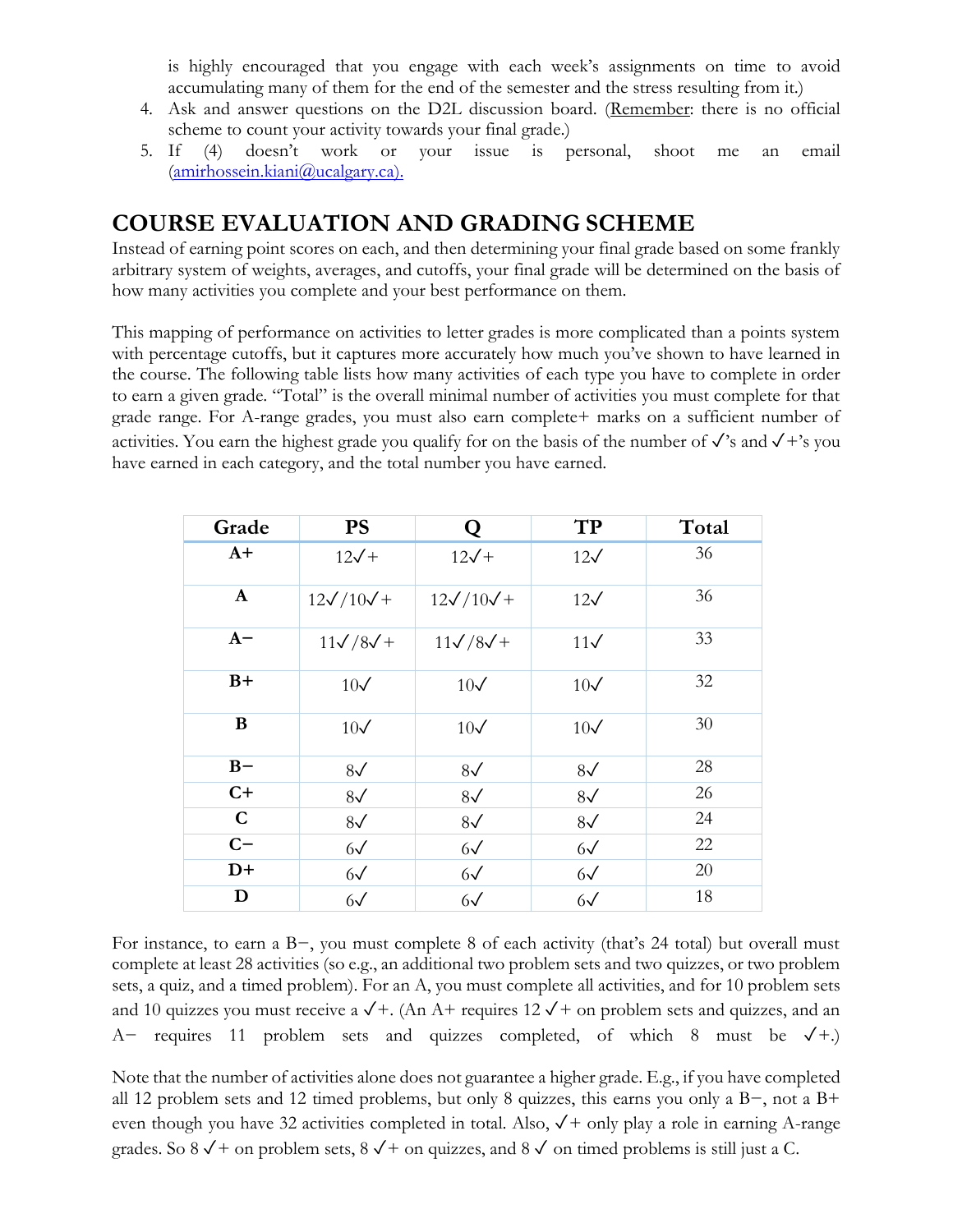# **EXAMS**

There are no exams (mid-term or final) for this course.

### **IMPORTANT DEPARTMENTAL, FACULTY AND UNIVERSITY INFORMATION**

#### **Academic Accommodations**

It is the student's responsibility to request academic accommodations according to the University policies and procedures. The student accommodation policy can be found at [ucalgary.ca/legal](http://www.ucalgary.ca/legal-services/sites/default/files/teams/1/Policies-Student-Accommodation-Policy.pdf)[services/sites/default/files/teams/1/Policies-Student-Accommodation-Policy.pdf.](http://www.ucalgary.ca/legal-services/sites/default/files/teams/1/Policies-Student-Accommodation-Policy.pdf)

Students needing an Accommodation because of a disability or medical condition should communicate this need to Student Accessibility Services in accordance with the Procedure for Accommodations for Students with Disabilities: [ucalgary.ca/legal](https://www.ucalgary.ca/legal-services/sites/default/files/teams/1/Policies-Accommodation-for-Students-with-Disabilities-Procedure.pdf)[services/sites/default/files/teams/1/Policies-Accommodation-for-Students-with-Disabilities-](https://www.ucalgary.ca/legal-services/sites/default/files/teams/1/Policies-Accommodation-for-Students-with-Disabilities-Procedure.pdf)[Procedure.pdf.](https://www.ucalgary.ca/legal-services/sites/default/files/teams/1/Policies-Accommodation-for-Students-with-Disabilities-Procedure.pdf) Students needing an Accommodation in relation to their coursework or to fulfil requirements for a graduate degree, based on a protected ground other than disability, should communicate this need, preferably in writing, to their instructor.

#### **Absence or Missed Course Assessments**

Students who are absent from class assessments (tests, participation activities, or other assignments) should inform their instructors as soon as possible. If the reason provided for the absence is acceptable, instructors may decide that any arrangements made can take forms other than make-up tests or assignments. For example, the weight of a missed grade may be added to another assignment or test.

#### **Student Support and Resources**

Full details and information about the following resources can be found at [ucalgary.ca/current-students/student-services](https://www.ucalgary.ca/current-students/student-services)

- Wellness and Mental Health Resources
- Student Success Centre
- Student Ombuds Office
- Student Union (SU) Information
- Graduate Students' Association (GSA) Information
- Emergency Evacuation/Assembly Points
- Safewalk

### **Academic Advising**

If you are a student in the Faculty of Arts, you can speak to an academic advisor in the Arts Students' Centre about course planning, course selection, registration, program progression and more. Visit the Faculty of Arts website at [https://arts.ucalgary.ca/current](https://arts.ucalgary.ca/current-students/undergraduate/academic-advising)[students/undergraduate/academic-advising](https://arts.ucalgary.ca/current-students/undergraduate/academic-advising)

for contact details and information regarding common academic concerns.

For questions specific to the philosophy program, please visit [arts.ucalgary.ca/philosophy.](file:///C:/Users/btclarke/AppData/Local/Microsoft/Windows/INetCache/Content.Outlook/Q3DSKIFK/arts.ucalgary.ca/philosophy) Further academic guidance is available by contacting Jeremy Fantl (Undergraduate Program Director [jfantl@ucalgary.ca\)](mailto:jfantl@ucalgary.ca) or David Dick (Honours Advisor [dgdick@ucalgary.ca\)](mailto:dgdick@ucalgary.ca).

### **Writing Assessment and Support**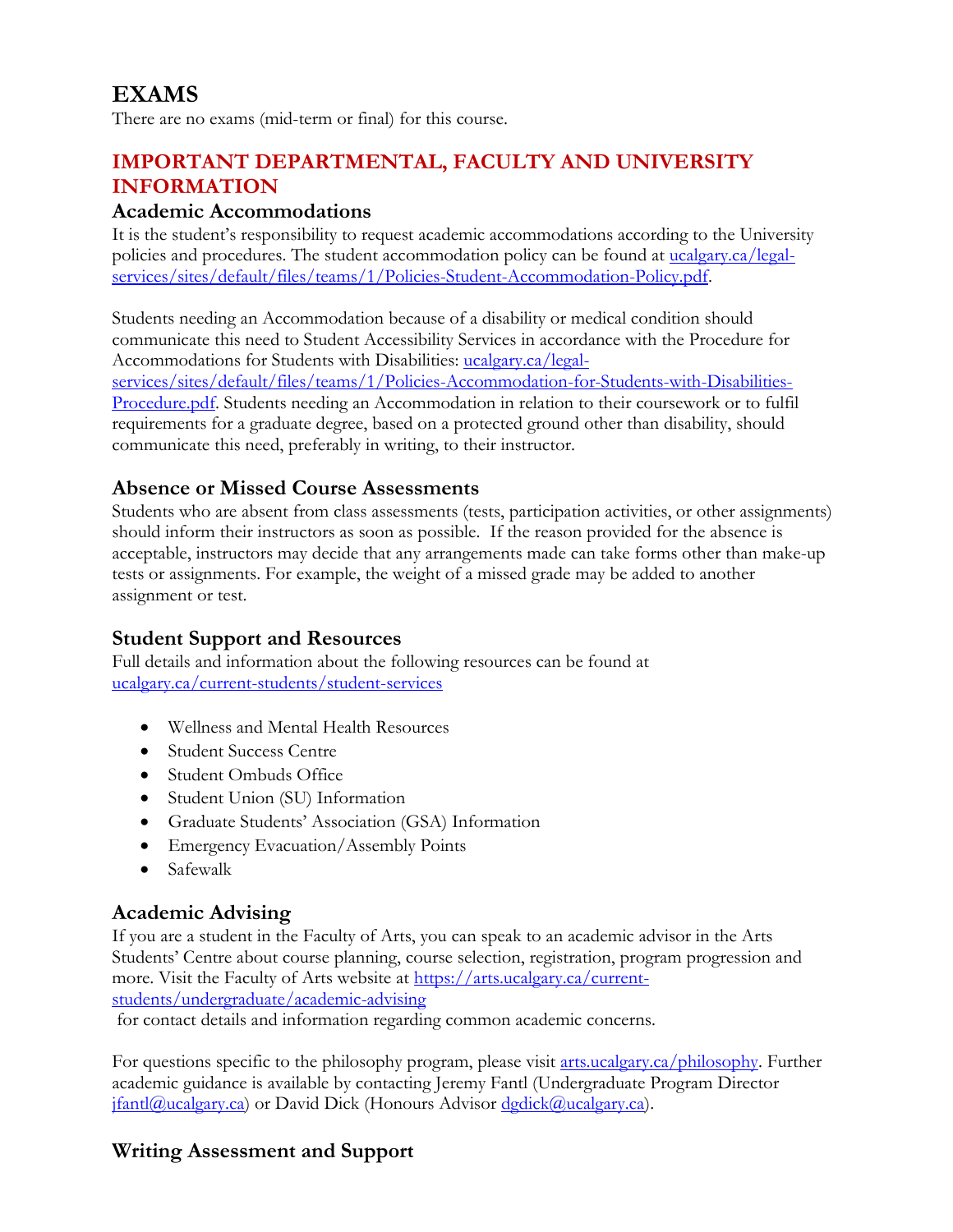The assessment of all written assignments—and, to a lesser extent, written exam responses—is based in part on writing skills. This includes correctness (grammar, punctuation, sentence structure, etc.), as well as general clarity and organization. Research papers must include a thorough and accurate citation of sources. Students are also encouraged to use Writing Support Services for assistance. For more information, and other services offered by the Student Success Centre, please visit [ucalgary.ca/student-services/student-success.](https://ucalgary.ca/student-services/student-success)

# **Required Technology**

In order to successfully engage in their learning experiences at the University of Calgary, students taking online, remote, and blended courses are required to have reliable access to the following technology:

- A computer with a supported operating system, as well as the latest security, and malware updates;
- A current and updated web browser;
- Webcam (built-in or external);
- Microphone and speaker (built-in or external), or headset with microphone;
- Current antivirus and/or firewall software enabled;
- Broadband internet connection.

Most current laptops will have a built-in webcam, speaker and microphone.

### **Responsible Use of D2L**

Important information and communication about this course will be posted on D2L (Desire2Learn), UCalgary's online learning management system. Visit https://ucalgary.service-now.com/it for how-to information and technical assistance.

All users of D2L are bound by the guidelines on the responsible use of D2L posted here: [https://elearn.ucalgary.ca/commitment-to-the-responsible-use-of-d2l/.](https://elearn.ucalgary.ca/commitment-to-the-responsible-use-of-d2l/) The instructor may establish additional specific course policies for D2L, Zoom, and any other technologies used to support remote learning. Instructional materials, including audio or video recordings of lectures, may not be posted outside of the course D2L site. Students violating this policy are subject to discipline under the University of Calgary's Non[-Academic Misconduct policy.](https://www.ucalgary.ca/legal-services/sites/default/files/teams/1/Policies-Student-Non-Academic-Misconduct-Policy.pdf)

### **Media Recording**

Please refer to the following statement on media recording of students: [https://elearn.ucalgary.ca/wp-content/uploads/2020/05/Media-Recording-in-Learning-](https://elearn.ucalgary.ca/wp-content/uploads/2020/05/Media-Recording-in-Learning-Environments-OSP_FINAL.pdf)[Environments-OSP\\_FINAL.pdf](https://elearn.ucalgary.ca/wp-content/uploads/2020/05/Media-Recording-in-Learning-Environments-OSP_FINAL.pdf)

### **Academic Misconduct/Honesty**

Cheating or plagiarism on any assignment or examination is as an extremely serious academic offense, the penalty for which will be an F on the assignment or an F in the course, and possibly a disciplinary sanction such as probation, suspension, or expulsion. For information on academic misconduct and its consequences, please see the University of Calgary Calendar at [ucalgary.ca/pubs/calendar/current/k.html.](https://ucalgary.ca/pubs/calendar/current/k.html)

Intellectual honesty requires that your work include adequate referencing to sources. Plagiarism occurs when you do not acknowledge or correctly reference your sources. If you have questions about referencing, please consult your instructor.

#### **University Policies**

The Instructor Intellectual Property Policy is available at **ucalgary.ca/legal**[services/sites/default/files/teams/1/Policies-Intellectual-Property-Policy.pdf](https://www.ucalgary.ca/legal-services/sites/default/files/teams/1/Policies-Intellectual-Property-Policy.pdf)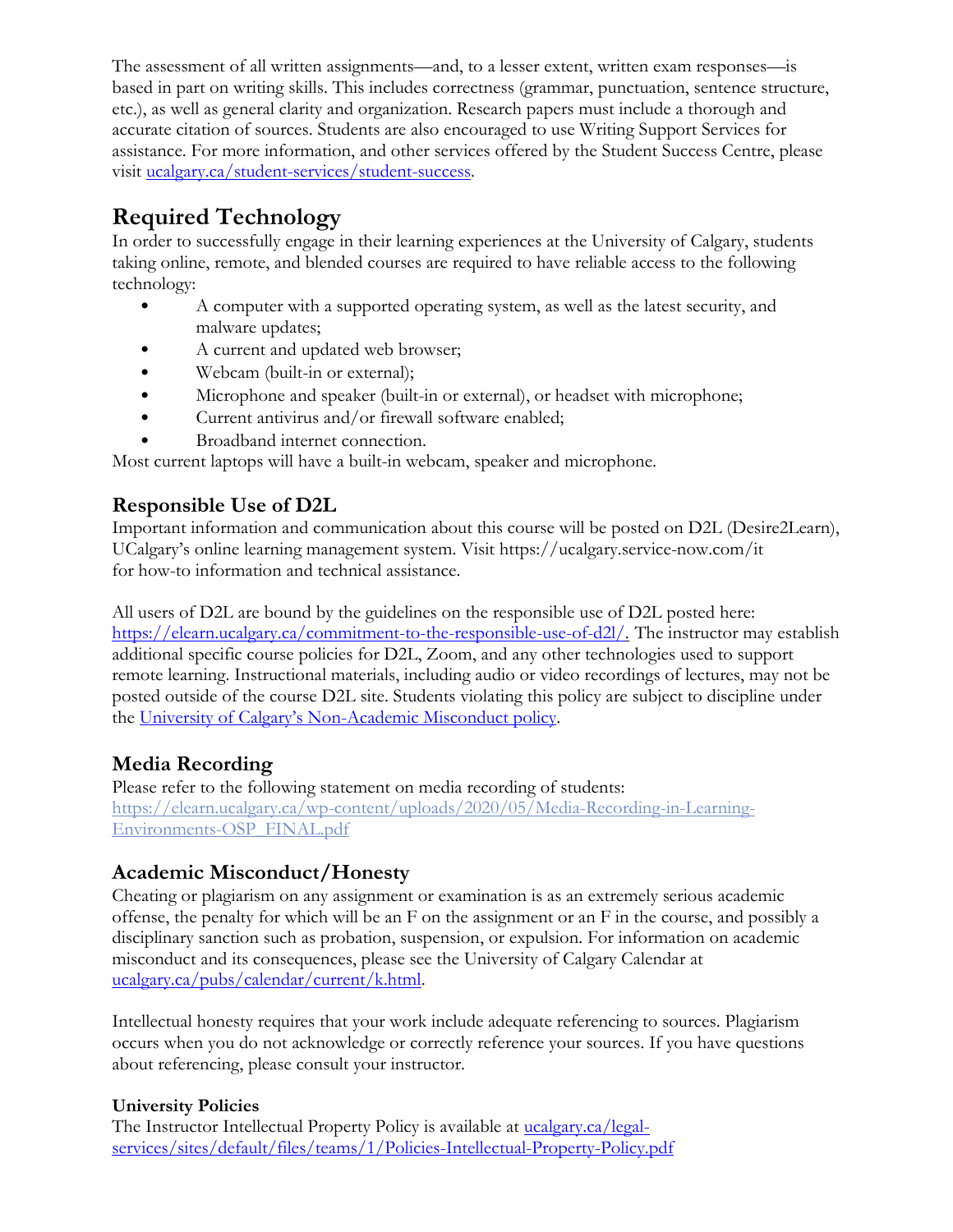The University of Calgary is under the jurisdiction of the provincial Freedom of Information and Protection of Privacy (FOIP) Act, as outlined at [https://www.ucalgary.ca/legal-services/access](https://www.ucalgary.ca/legal-services/access-information-privacy)[information-privacy.](https://www.ucalgary.ca/legal-services/access-information-privacy) The instructor (or TA) must return graded assignments *directly* to the student UNLESS written permission to do otherwise has been provided.

All students are required to read the University of Calgary policy on Acceptable Use of Material Protected by Copyright [\(https://www.ucalgary.ca/legal](https://www.ucalgary.ca/legal-services/sites/default/files/teams/1/Policies-Acceptable-Use-of-Material-Protected-by-Copyright-Policy.pdf)[services/sites/default/files/teams/1/Policies-Acceptable-Use-of-Material-Protected-by-Copyright-](https://www.ucalgary.ca/legal-services/sites/default/files/teams/1/Policies-Acceptable-Use-of-Material-Protected-by-Copyright-Policy.pdf)[Policy.pdf\)](https://www.ucalgary.ca/legal-services/sites/default/files/teams/1/Policies-Acceptable-Use-of-Material-Protected-by-Copyright-Policy.pdf) and requirements of the copyright act [\(https://laws-lois.justice.gc.ca/eng/acts/C-](https://laws-lois.justice.gc.ca/eng/acts/C-42/index.html)[42/index.html\)](https://laws-lois.justice.gc.ca/eng/acts/C-42/index.html).